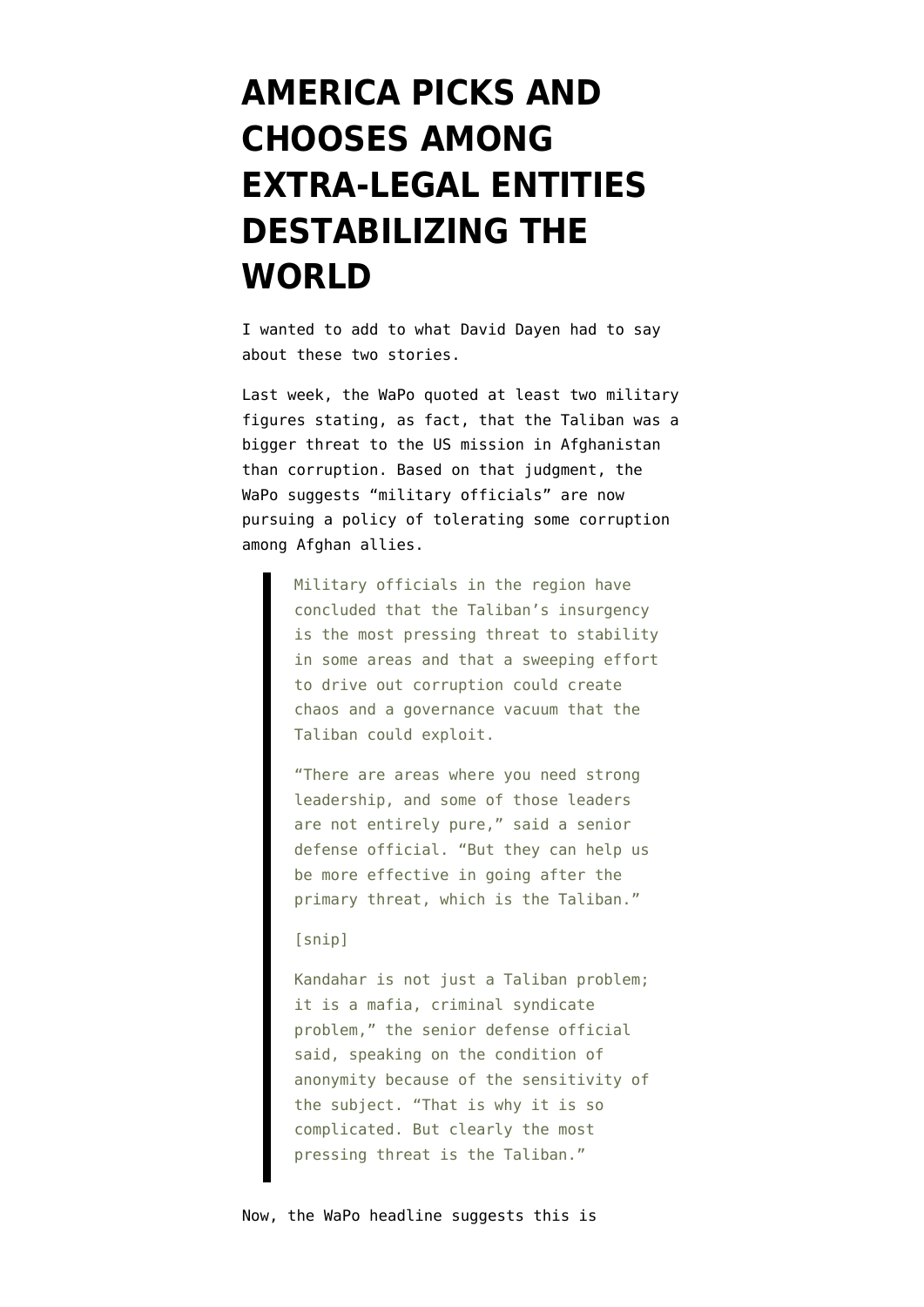definitely the plan, but the story itself admits that it is unclear whether everyone in the Obama Administration agrees with the plan.

> It was not immediately clear whether the White House, the State Department and law enforcement agencies share the military's views, which come at a critical time for U.S. forces in Afghanistan.

Indeed, the WaPo piece anonymously quotes an adviser (apparently, but not certainly, civilian) advocating for a crackdown on corruption. And it acknowledges that earlier this year some diplomats and military leaders called to arrest Ahmed Wali Karzai, but Stanley McChrystal scuttled the effort.

So it seems this initiative may come from the DOD side, and if this represents Administration (as opposed to DOD) policy, then clearly not everyone has bought off on it. Which makes it worth cataloging those in the story who might qualify as the "senior defense official" endorsing this new policy. The story quotes the following:

- Robert Gates, introduced in an apparent non-sequitur between two quotes from the "senior defense official," visiting two Army units fighting around Kandahar
- David Petraeus talking about efforts to stem the US contract funds that fuel corruption
- Lieutenant General David Rodriguez, hailing efforts to set up councils of elders who can decide how to spend reconstruction funds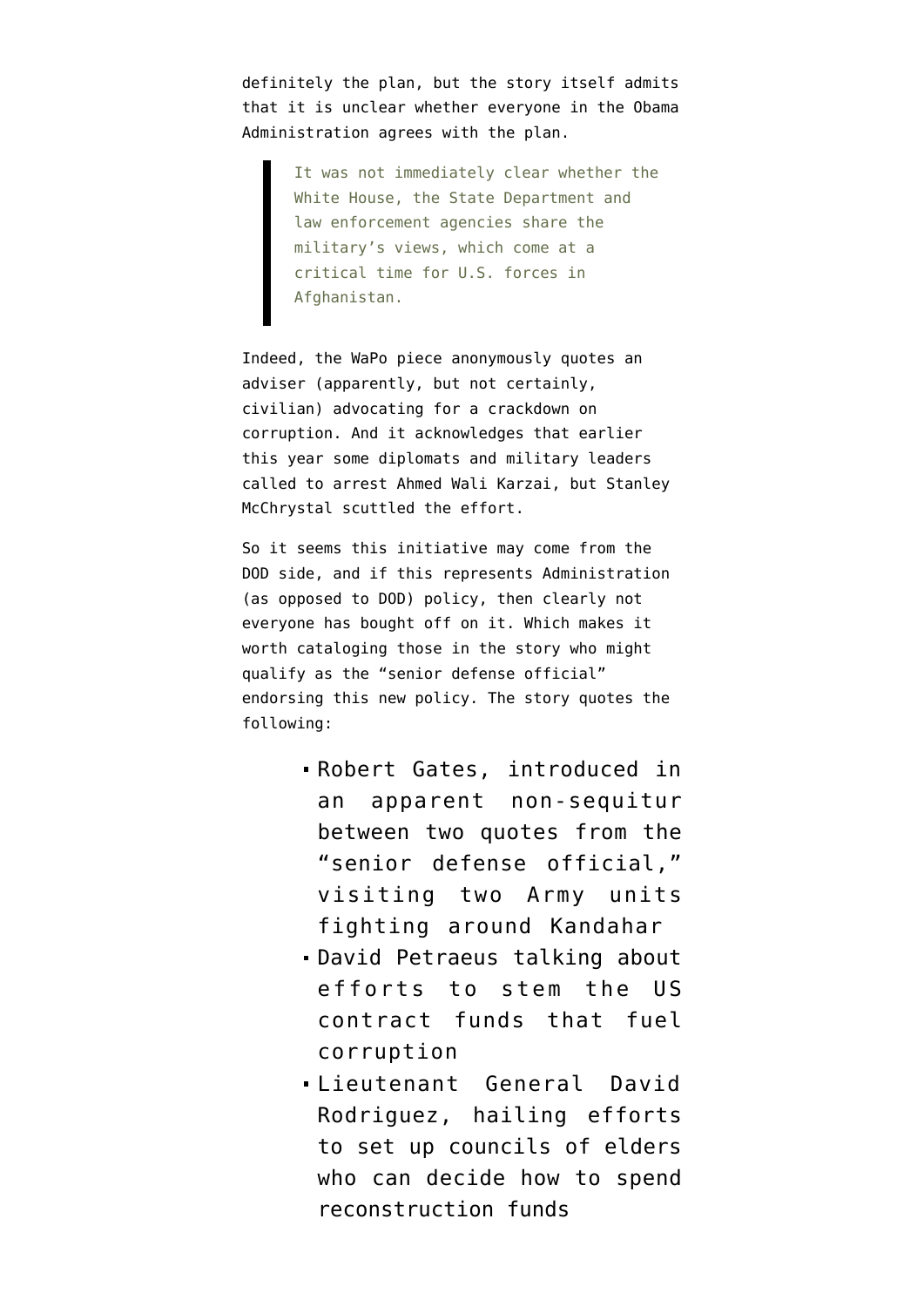(Stephen Biddle, of the Council on Foreign Relations, is also quoted supporting this policy.)

Assuming the WaPo is following accepted practice about anonymous quotations, I'd bet a few pennies that the "senior defense official" declaring that the Taliban is a bigger threat than corruption or drugs is Robert Gates.

If so, it would mean cabinet member Robert Gates is pushing a strategy that acknowledges the danger of the criminal syndicates in Afghanistan, yet continues with the working assumption that the "primary … most pressing" threat is the Taliban.

The Taliban, mind you, not al Qaeda.

Now, as I repeat endlessly, the AUMF authorizing the Afghan war [authorizes](http://news.findlaw.com/cnn/docs/terrorism/sjres23.enr.html) a fight only against those who,

> planned, authorized, committed, or aided the terrorist attacks that occurred on September 11, 2001, or harbored such organizations or persons, in order to prevent any future acts of international terrorism against the United States by such nations, organizations or persons.

So presumably top Taliban leaders (those who harbored al Qaeda), but not the lower grunts among the Taliban. And the continuing justification for our fight in Afghanistan is to prevent al Qaeda from regaining a haven in Afghanistan (presumably like the ones it has in Pakistan, Yemen, or Somalia, where were are nominally not at war).

But this senior military official standing in the immediate vicinity of Robert Gates says that the Taliban–the entire Taliban–is the primary threat, presumably meaning the biggest threat of al Qaeda regaining a haven to operate in Afghanistan, and not the people taking our reconstruction dollars and depositing them in Dubai banks.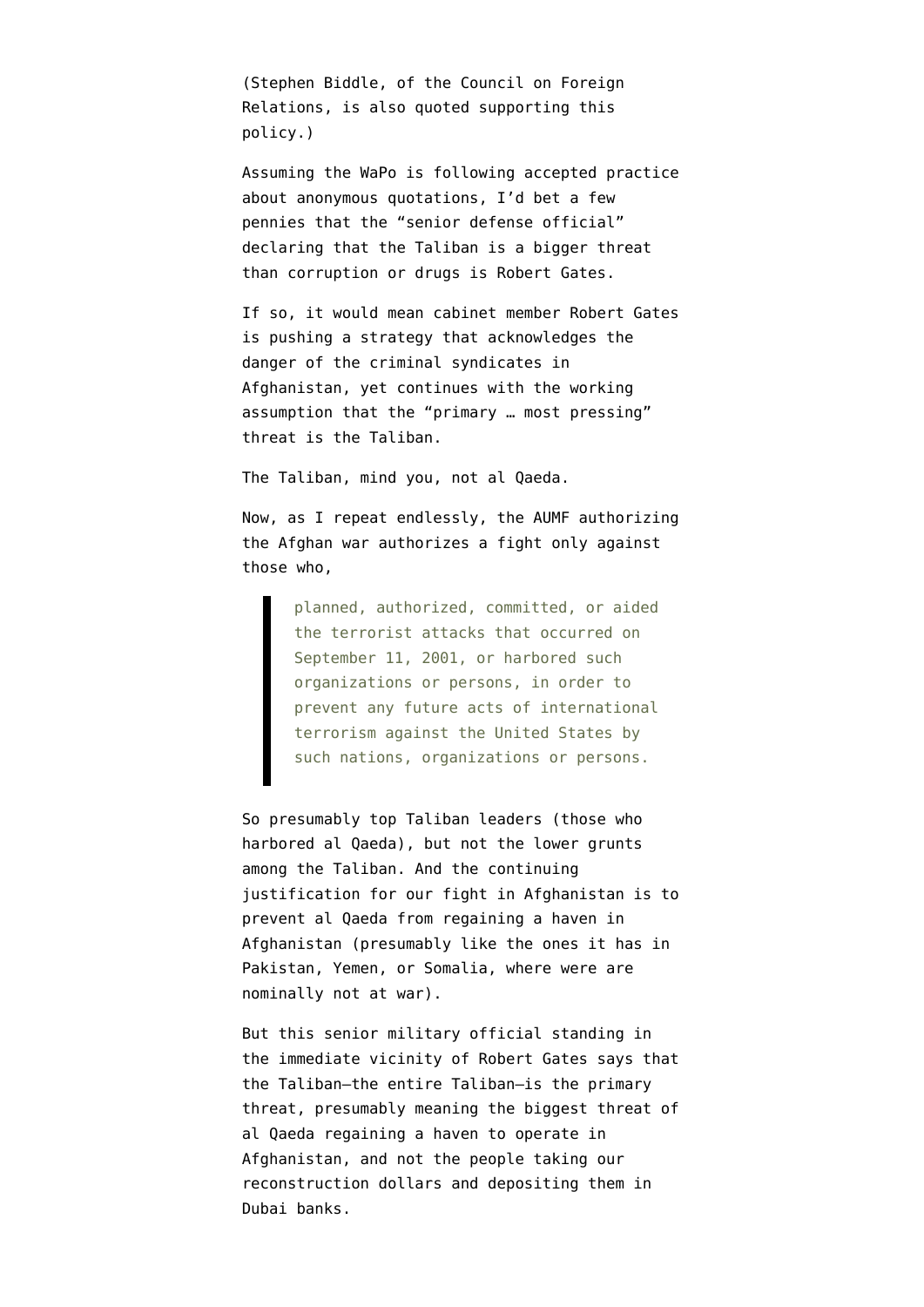Meanwhile, the NYT [challenges](http://www.nytimes.com/2010/09/05/weekinreview/05filkins.html?_r=1&hp=&pagewanted=all) the assumption that the Taliban are the biggest danger.

> What if government corruption is more dangerous than the Taliban?

[snip]

In interviews [after a McChrystalattended Karzai speech to 400 trial leaders in June], one after the other told stories that were both disheartening and remarkably similar. None of the men (they were all men) harbored any love for the Taliban. But they had even less love for their Afghan leaders.

The NYT goes on to explain that the US knows who the members of the criminal syndicates are–the ones shipping money to UAE and largely running the country–but they don't want to crack down on them out of fear of creating a vacuum of leadership the Taliban might exploit.

> The real difficulty, American commanders say, is that taking down the biggest Amfghan politicians could open a vacuum of authority. And that could create instability that the Taliban could take advantage of.

American officers have every right to worry about stability. But the trouble with this argument is that, increasingly, there is less and less stability to keep. And, if Afghans like Mr. Mahmood and Mr. Hakimi are to be believed, it's the corruption itself that is the instability's root cause.

There's a lot to be said about what appears to be just the latest in an intra-Administration squabble on the right policy moving forward.

But it seems the entire debate is taking place at far too concrete a level, with the simple calculation that the Taliban (not al Qaeda) are